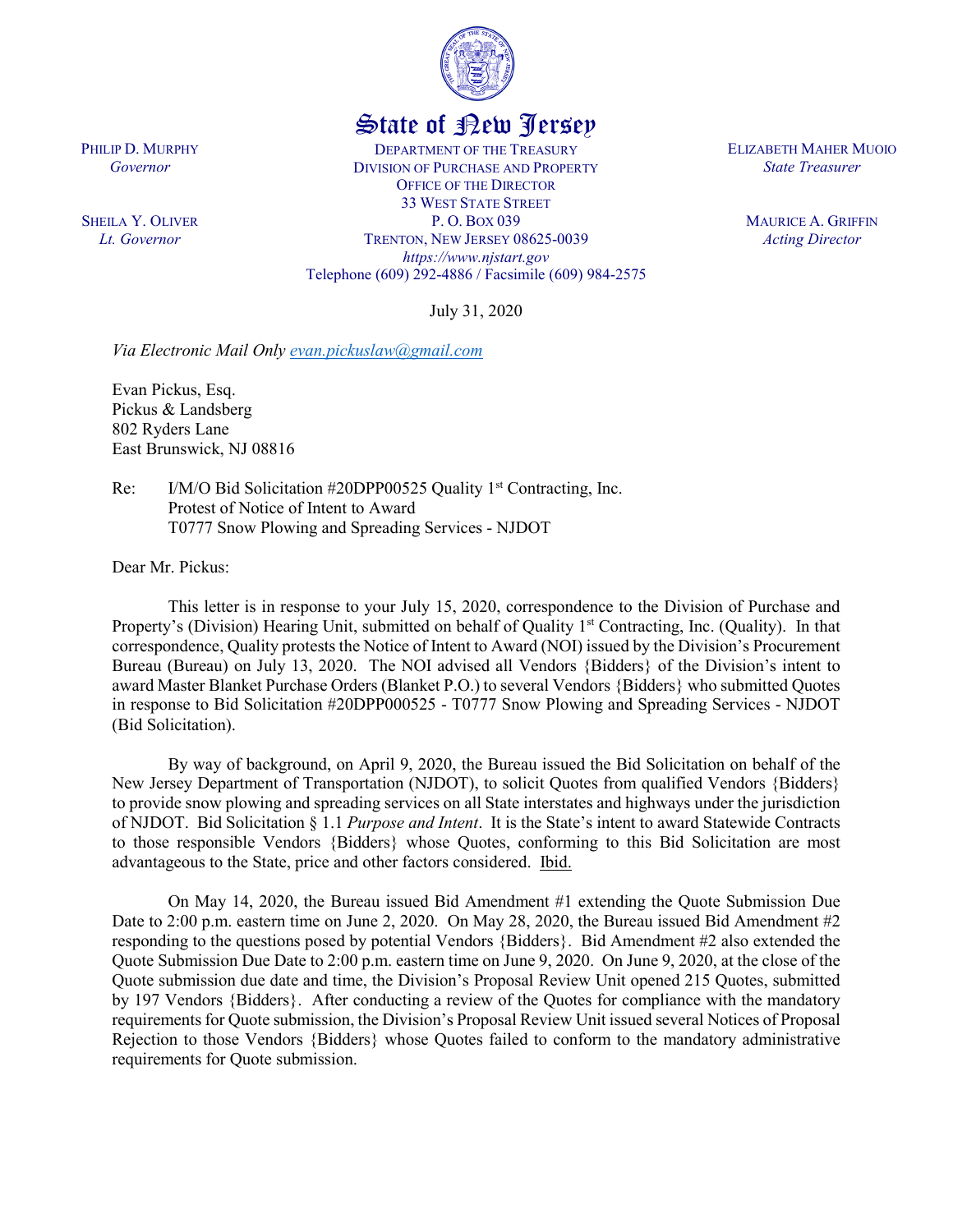The remaining Quotes were forwarded to the Bureau for review and evaluation consistent with the requirements of Bid Solicitation Section 6.7 *Evaluation Criteria*.

After the review and evaluation of all Quotes received in response to the Bid Solicitation was completed, the Bureau prepared a Recommendation Report which recommended Blanket P.O. awards to those responsible Vendors {Bidders} whose Quotes, conforming to the Bid Solicitation are most advantageous to the State, price and other factors considered. On July 13, 2020, the NOI was issued advising all Vendors {Bidders} that it was the State's intent to award Blanket P.O.s consistent with the Bureau's Recommendation Report.<sup>[1](#page-1-0)</sup>

On July 15, 2020, the Division received Quality's protest challenging the intended Blanket P.O. award of price lines to Prieto Enterprises, LLC. Specifically, Quality states in part:

> Having reviewed my client's bid, it seems that my client's application offered an hourly rate that is substantially lower than the rate to be charged by the successful bidder. Specifically, my client specified a rate of \$238.50 per hour, and Prieto Construction specified a rate of \$294.00 per hour- a difference of more than \$50.00 per hour, or seventeen percent. Both bids were otherwise compliant with the solicitation requirements.

> It is our understanding that the Division must award its contract to the lowest bidder; that was not done here. It is our further understanding that the Division may choose to pass over a low bidder due to past poor performance, but my client contracted with the Division for this route for the 2019/2020 season, and we know of no issues that arose during that time.[2](#page-1-1)

[Quality Protest Letter at 1.]

In consideration of Quality's protest, I have reviewed the record of this procurement, including the Bid Solicitation, the submitted Quotes, the relevant statutes, regulations, and case law. This review of the record has provided me with the information necessary to determine the facts of this matter and to render an informed Final Agency Decision on the merits of the protest. I set forth herein the Division's Final Agency Decision.

First, Quality misstates the award methodology required for New Jersey State procurement. Under State procurement law, the Division is not required to make an award to the lowest bidder. The Division's Director has broad discretion to select among qualified, responsive bidders in public contracting matters. *In re Request for Proposals ##17DPP00144*, 454 N.J. Super. 527, 559 (App. Div. 2018). N.J.S.A. 52:34-  $12(a)(g)$  states that the "award shall be made with reasonable promptness, after negotiation with bidders where authorized, by written or electronic notice to that responsible bidder whose bid, conforming to the invitation for bids, will be most advantageous to the State, price and other factors considered." "Any or all bids may be rejected when the State Treasurer or the Director of the Division of Purchase and Property

<span id="page-1-0"></span><sup>&</sup>lt;sup>1</sup> The list of Vendors {Bidders} who are recommended to receive a Blanket P.O. award are listed in the Bureau's July 9, 2020 Recommendation Report.

<span id="page-1-1"></span><sup>&</sup>lt;sup>2</sup> Although not at issue here, Quality is correct that the Division's governing regulations permit the Bureau to bypass a Vendor {Bidder} who has submitted a responsive Quote, if the Vendor {Bidder} has a record of poor performance. N.J.A.C. 17:12-2.8. *See also* Bid Solicitation Section 6.10 *Poor Performance*.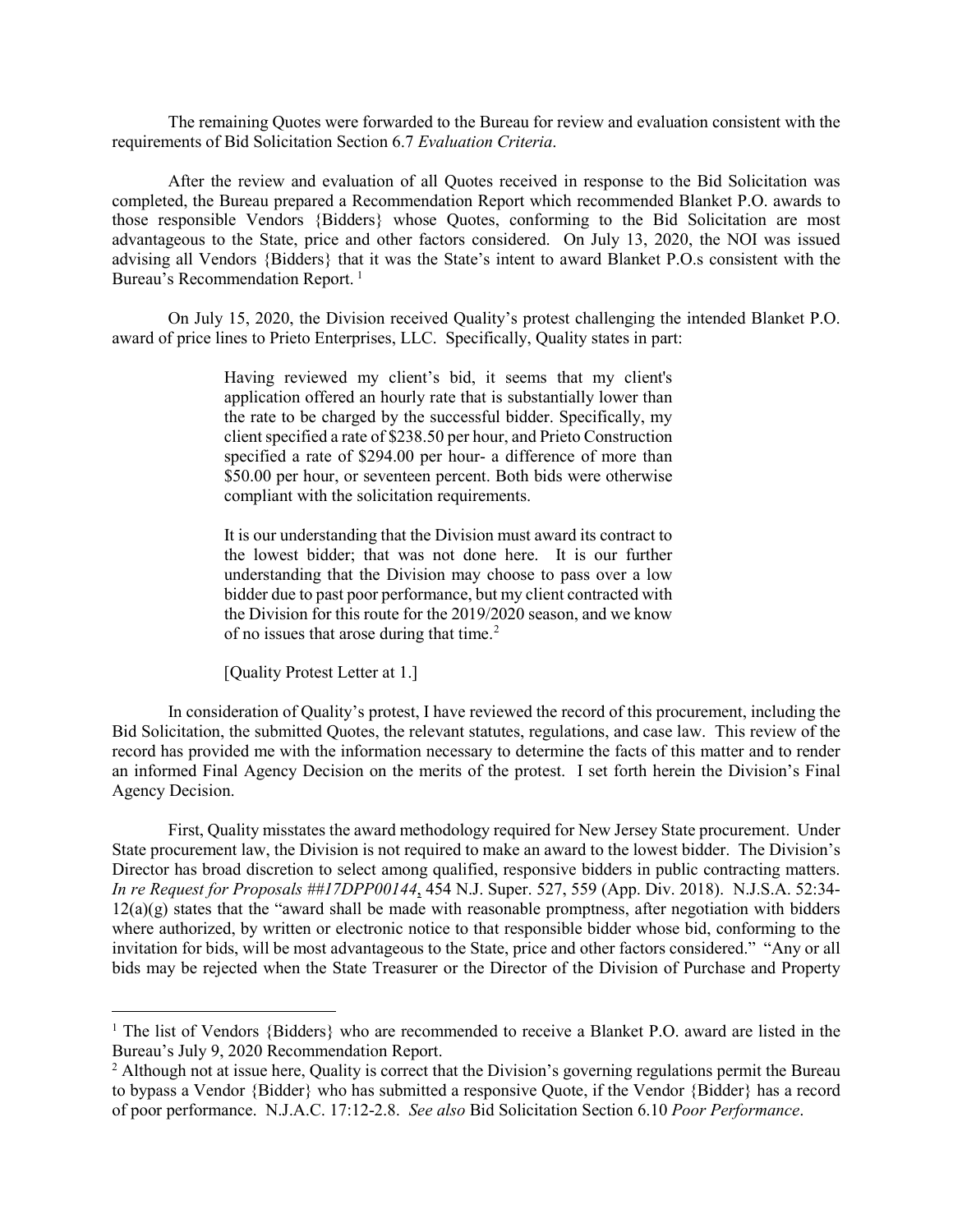determines that it is in the public interest so to do." N.J.S.A. 52:34-12(a). Thus, our State's "public bidding statutory scheme vests discretion in the Director of the Division to select which of the responsive bids is 'most advantageous to the State.'" *Barrick v. State*, 218 N.J. 247, 258 (2014) (quoting N.J.S.A. 52:34-12(a)). Thus, price is only one of the factors to be considered. As will be discussed below, the type of equipment proposed by each Vendor {Bidder} was of importance in the evaluation, and the ranking of the various equipment types which could be utilized for spreading services was set forth in Bid Solicitation 6.7.1 *Equipment Preference and Pricing Evaluation*.

Second, the record of this procurement indicates that Quality submitted a Quote for spreading services only. While Quality did not identify the specific price line award to Prieto Enterprises, LLC (Prieto) it sought to challenge, the record of this procurement reveals that Quality submitted a Quote for price line 347 only. Quality's submitted Quote price sheet including the following information for price line 347:

| 347 | <b>SPREADING SERVICES - D.O.T.</b><br><b>REGION: CENTRAL</b> |  | <b>HOURLY</b><br><b>RATE</b> | Style of trucks that will be provided. Please circle<br>and/or check one (1) option below. |                                                                  | Circle and/or check YES or NO if you will be providing On-<br>Board Wetting System for all trucks. |  |       |
|-----|--------------------------------------------------------------|--|------------------------------|--------------------------------------------------------------------------------------------|------------------------------------------------------------------|----------------------------------------------------------------------------------------------------|--|-------|
|     | <b>CREW #: 313 HAZLET YARD</b>                               |  |                              |                                                                                            | <b>YES</b><br><b>Tailgate Mounted</b><br>$\overline{\mathbf{v}}$ |                                                                                                    |  |       |
|     | 15 ALLAN STREET, HAZLET, NJ                                  |  |                              | <b>Vbox</b>                                                                                |                                                                  | <b>NO</b><br>$\Box$                                                                                |  | \$250 |
|     |                                                              |  |                              |                                                                                            | $\overline{\mathbf{v}}$                                          |                                                                                                    |  |       |
|     | <b>NUMBER OF TRUCKS REQUIRED:</b>                            |  |                              | <b>MidBody</b>                                                                             | -                                                                |                                                                                                    |  |       |
|     | CLASS Q-3                                                    |  |                              |                                                                                            |                                                                  |                                                                                                    |  |       |
|     | <b>CLASS R-4</b>                                             |  |                              |                                                                                            |                                                                  |                                                                                                    |  |       |

On June 23, 2020, the Bureau sent a BAFO request to Quality as permitted by Bid Solicitation Section 6.8 *Negotiation and Best and Final Offer (BAFO)*. In response to the Bureau's BAFO request, Quality submitted a reduced hourly rate as follows:

| 347 | <b>SPREADING SERVICES - D.O.T.</b><br><b>REGION: CENTRAL</b> | <b>HOURLY</b><br><b>RATE</b> | Style of trucks that will be provided. Please circle<br>and/or check one (1) option below. |                          | Circle and/or check YES or NO if you will be providing On-<br>Board Wetting System for all trucks. |                         |          |  |
|-----|--------------------------------------------------------------|------------------------------|--------------------------------------------------------------------------------------------|--------------------------|----------------------------------------------------------------------------------------------------|-------------------------|----------|--|
|     | <b>CREW#: 313 HAZLET YARD</b>                                |                              | <b>Tailgate Mounted</b>                                                                    |                          | <b>YES</b>                                                                                         | $\overline{\mathbf{v}}$ |          |  |
|     | 15 ALLAN STREET, HAZLET, NJ                                  |                              | <b>Vbox</b>                                                                                | $\overline{\mathbf{v}}$  | <b>NO</b>                                                                                          | $\Box$                  | \$238.50 |  |
|     | NUMBER OF TRUCKS REQUIRED:                                   |                              | <b>MidBody</b>                                                                             | $\overline{\phantom{0}}$ |                                                                                                    |                         |          |  |
|     | CLASS Q-3                                                    |                              |                                                                                            |                          |                                                                                                    |                         |          |  |
|     | <b>CLASS R-4</b>                                             |                              |                                                                                            |                          |                                                                                                    |                         |          |  |

Accordingly, the Bureau evaluated Quality's Quote using the submitted BAFO pricing.

For price line 347 Prieto's submitted Quote price sheet including the following:

| 347 | SPREADING SERVICES - D.O.T.<br><b>REGION: CENTRAL</b><br>CREW #: 313 HAZLET YARD<br>15 ALLAN STREET, HAZLET, NJ |  | <b>HOURLY</b><br><b>RATE</b> | Style of trucks that will be provided. Please circle and/or<br>check one (1) option below.<br><b>Tailgate Mounted</b><br>Vbox | Circle and/or check YES or NO if you will be providing On-Board<br>Wetting System for all trucks.<br>YES V |  |
|-----|-----------------------------------------------------------------------------------------------------------------|--|------------------------------|-------------------------------------------------------------------------------------------------------------------------------|------------------------------------------------------------------------------------------------------------|--|
|     | <b>NUMBER OF TRUCKS REQUIRED:</b><br>CLASSQ-3<br><b>CLASS R-4</b>                                               |  |                              | <b>Contract Contract</b><br>MidBody                                                                                           | <b>NO</b>                                                                                                  |  |

Prieto did not respond to the Bureau's June 23, 2020, BAFO request. Therefore, Prieto's Quote was evaluated based upon its original Quote pricing.

The Bureau's July 10, 2020, Recommendation Report indicates that the Quotes submitted by Quality and Prieto were both responsive to the requirements of the Bid Solicitation. The record of this procurement indicates that twelve Vendors {Bidders}, including Quality and Prieto, submitted a responsive Quote for price line 347. The Quotes submitted by the twelve responsive Vendors {Bidders} were evaluated based upon the equipment preferences detailed in Bid Solicitation Section 6.7.1 which states in part: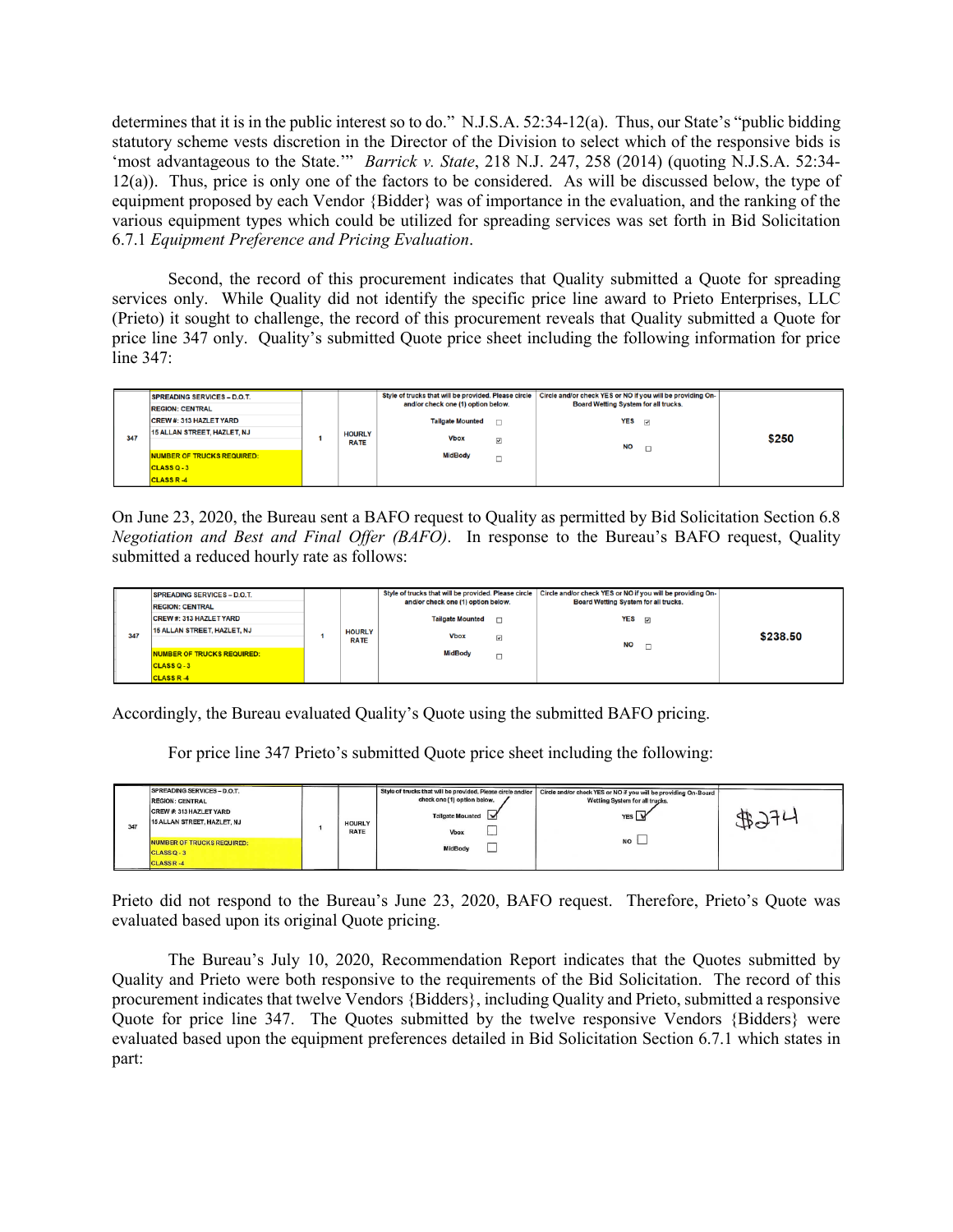## **6.7.1 EQUIPMENT PREFERENCE AND PRICING EVALUATION**

The Division intends to award to one (1) responsive Vendor {Bidder} per price line for Snow Plowing and Hauling Services (excluding Other Equipment – Loaders and Graders, as detailed by Section 6.7.1.3), and to one (1) responsive Vendor {Bidder} per price line for Spreading Services.

*Vendors {Bidders} will be evaluated based upon the equipment preferences detailed in Sections 6.7.1.1 and 6.7.1.2.* If two (2) or more Vendors {Bidders} are offering the same equipment preference for the same price line, then the Division will evaluate and rank based upon pricing, from lowest to highest, as specified below:

. . . .

A. Spreading Services – Pricing Evaluation Methodology

Vendors {Bidders} within the same equipment preference will be ranked based upon the hourly rate Unit Price for the respective price line.

If two (2) or more Vendors {Bidders} are offering the same equipment preference and are tied on pricing based upon the above pricing evaluation methodologies (both  $A \& B$ ), then the Division will rank based upon the years of experience recorded on Revised Attachment #1, for the respective service in question.

Please refer to the examples listed below in Section 6.7.1.1 and 6.7.1.2 for more information.

. . . .

## **6.7.1.2 SPREADING SERVICES**

*1st Preference – Vendors {Bidders} supply all of the price line specific, required Class R, Q, and/or P trucks that are all Tailgate Mounted, all with an On-Board Wetting System;*

 $2<sup>nd</sup>$  Preference – Vendors {Bidders} supply all of the price line specific, required Class R, Q, and/or P trucks that are all Tailgate Mounted, all without an On-Board Wetting System;

*3rd Preference – Vendors {Bidders} supplying all of the price line specific, required Class R, Q and/or P trucks that are all Vbox, all with an On-Board Wetting System;*

 $4<sup>th</sup>$  Preference – Vendors {Bidders} supplying all of the price line specific, required Class R, Q and/or P trucks that are all Vbox, all without an On-Board Wetting System;

5th Preference – Vendors {Bidders} supplying all of the price line specific, required Class R, Q and/or P trucks that are all Midbody, all with an On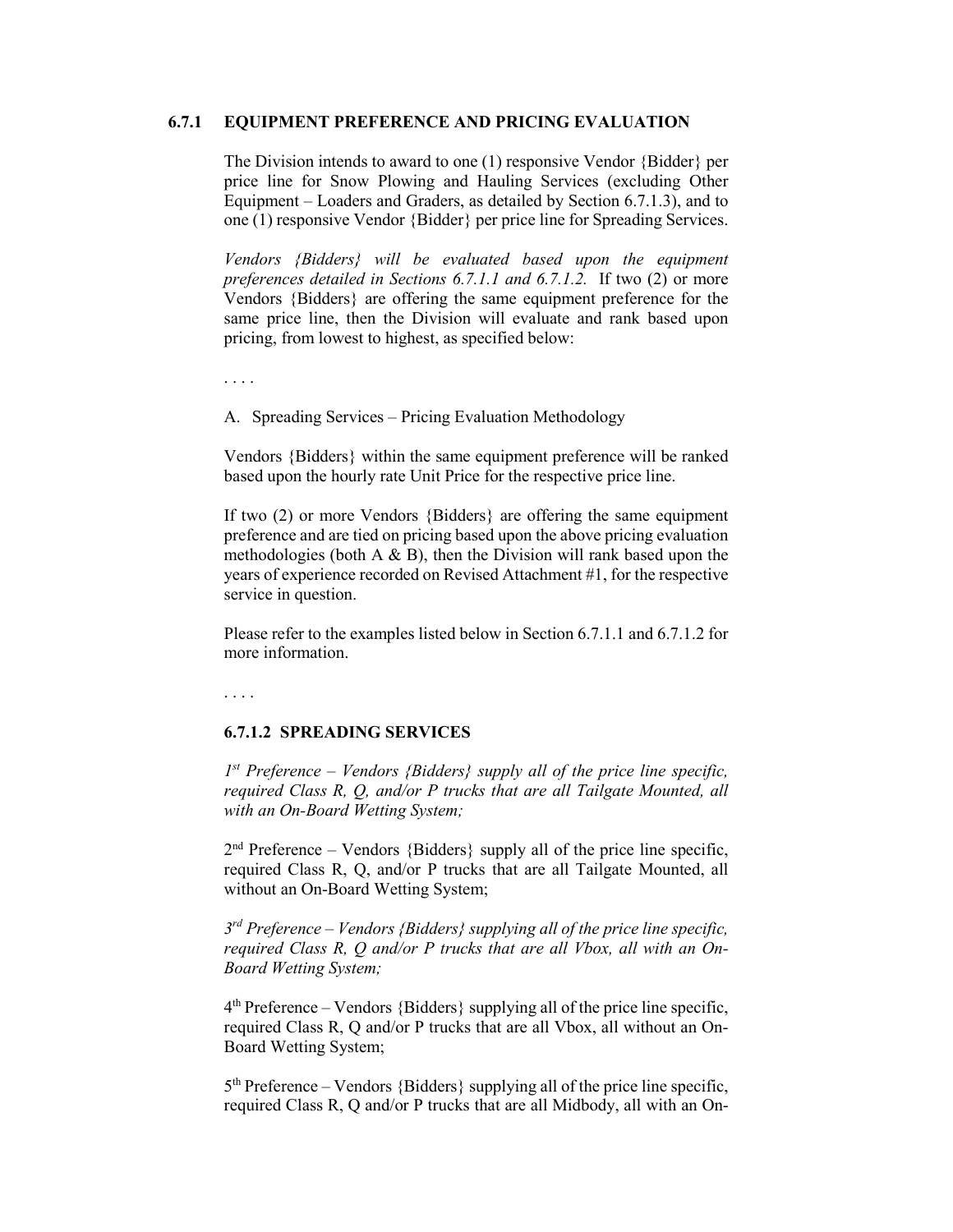Board Wetting System; and

 $6<sup>th</sup>$  Preference – Vendors {Bidders} supplying all of the price line specific, required Class R, Q and/or P trucks that are all Midbody, all without an On-Board Wetting System.

Style of Trucks - If the Vendor {Bidder} checks and/or circles more than one (1) of the options, only the least favorable preference option shall be considered and evaluated.

On-Board Wetting System – If the Vendor {Bidder} leaves this column blank, or circles and/or checks both "Yes" and "No", the State will evaluate the Quote as if it is not providing On-Board Wetting Systems for the respective price line.

Refer to Bid Solicitation Section 4.4.5.2, *State-Supplied Price Sheets*, including subsections, for information regarding instructions for the State-Supplied Price Sheets.

[Emphasis added.]

Three Vendors {Bidders} including Prieto submitted a Quote for a Tailgate Mounted truck with an On-Board Wetting System, the first preference for award. Among those three Vendors {Bidders} Prieto submitted the lowest hourly rate at \$274.00/hour. Accordingly, the Bureau recommended that the Blanket P.O. award be made to Prieto. Eight Vendors {Bidders} submitted a Quote for a Tailgate Mounted truck with No On-Board Wetting System, the second preference for award. Quality submitted a Quote for a Vbox truck with an On-Board Wetting System, the third preference for award. See Bid Solicitation Section 6.7.1.1 *Spreading Services.* Reviewing the Quotes submitted, there were several responsive Vendors {Bidders} in both the 1st and 2nd preference categories that would have been in line for a Blanket P.O. award for price line 347 before Quality would have been reached for an award.

Based upon the foregoing, I find no reason to disturb the Bureau's recommendation for award. Accordingly, I sustain the July 13, 2020, Notice of Intent to Award. This is an unfortunate situation for the State as the Division encourages competition and appreciates the time and effort put forth in preparing and submitting the Quote.

Thank you for your company's continuing interest in doing business with the State of New Jersey and for registering your business with *NJSTART* a[t www.njstart.gov.](http://www.njstart.gov/) I encourage you to monitor the New Jersey Department of Transportation's website and the Division's *NJSTART* eProcurement website for future bidding opportunities for these services related to the current procurement. You should also log into *NJSTART* to select any and all commodity codes for procurements you may be interested in submitting a Quote for so that you may receive notification of future bidding opportunities. This is my final agency decision with respect to the protest submitted by Quality.

Sincerely,

MA Griffin<br>Maurice A. Griffin

Acting Director